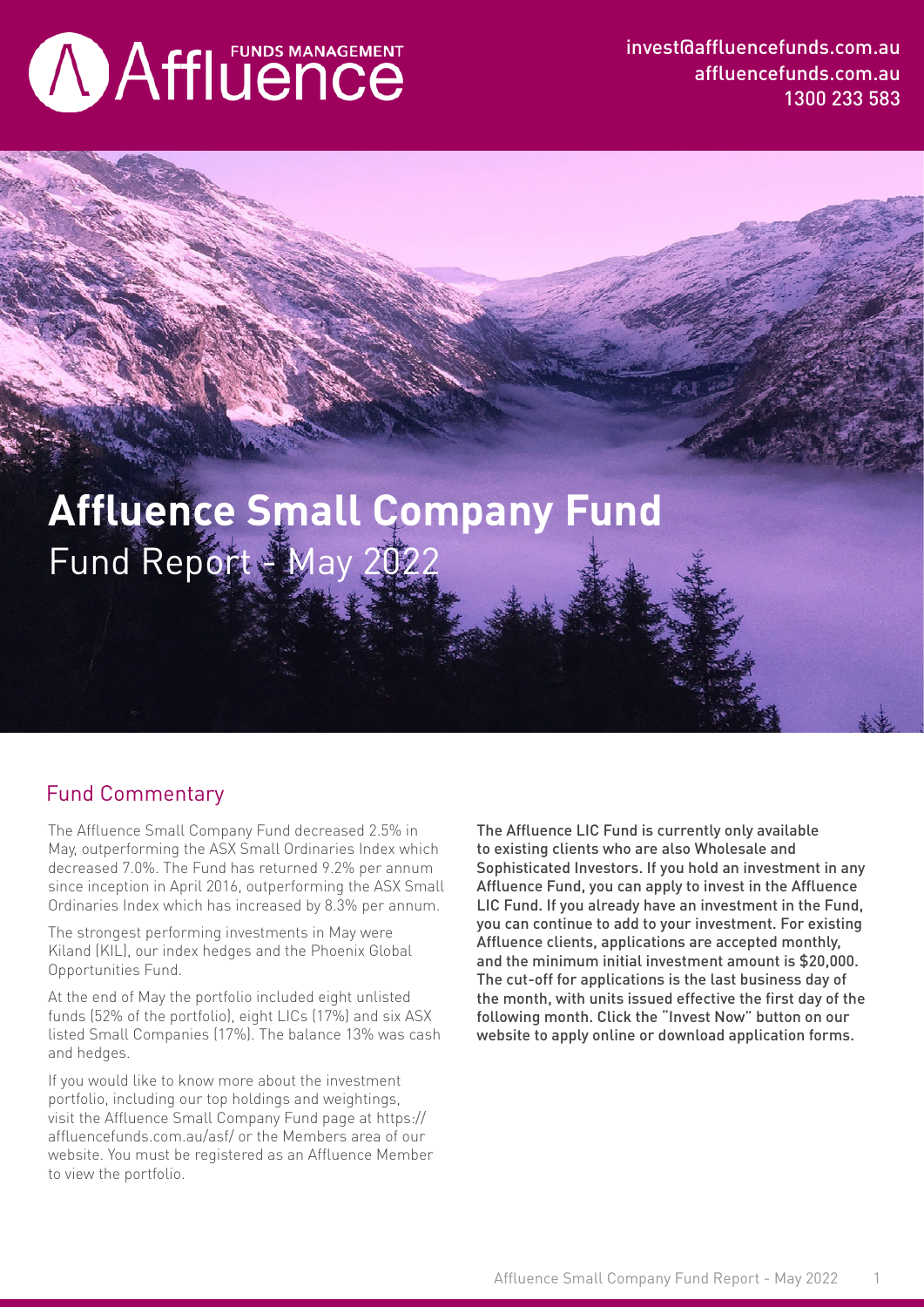#### Fund Performance

| To 31 May 2022                                  | 1 Month   | 1 Year              |          | 3 Years 5 Years Inception |         |
|-------------------------------------------------|-----------|---------------------|----------|---------------------------|---------|
| Affluence Small Company Fund Total Returns      | $[2.5\%]$ | $5.4\%$             | $15.8\%$ | $97\%$                    | $9.2\%$ |
| ASX Small Ordinaries Index (Small Ords)         |           | $[7.0\%]$ $[4.6\%]$ | 5.5%     | 8.5%                      | 8.3%    |
| <b>Performance compared to Small Ords Index</b> | $4.5\%$   | $10.0\%$            | 10.3%    | $1.2\%$                   | 1.0%    |

Total returns are net of fees and costs (excluding buy-sell spread) using the mid prices and assume the reinvestment of distributions. Returns of more than 1 year are annualised. Inception date is 21 April 2016. Past performance is not indicative of future performance.

#### Fund Monthly Return History

|      |         | F               | M        | А       | M              |         |              | А       | S       | 0              | N       | D                    | Year     |
|------|---------|-----------------|----------|---------|----------------|---------|--------------|---------|---------|----------------|---------|----------------------|----------|
| 2016 |         |                 |          |         | 1.2%           | $-1.2%$ | 4.5%         | 2.3%    | 1.8%    | $-0.5%$        | $-1.5%$ | 2.1%                 | 8.9%     |
| 2017 | 1.0%    | $-0.4%$         | 0.5%     | $-2.0%$ | $-0.3%$        | 1.5%    | 1.9%         | 0.2%    | 1.5%    | 2.7%           | 2.5%    | 3.2%                 | 12.9%    |
| 2018 | $-0.8%$ | $-1.6%$         | $-2.0%$  | $-0.1%$ | 1.1%           | $-0.5%$ | $-0.2%$      | 1.2%    | 0.3%    | $-5.3%$        | $-2.3%$ | $-3.9%$              | $-13.5%$ |
| 2019 | 1.3%    | 2.4%            | $-0.2%$  | 1.0%    | $-0.9%$        | $-0.8%$ | 4.3%         | $-0.4%$ | 2.9%    | 0.5%           | 0.8%    | 1.6%                 | 12.9%    |
| 2020 | 0.4%    | $-3.5%$         | $-16.2%$ | 9.6%    | 6.5%           | 0.7%    | 5.0%         | 7.1%    | $-0.2%$ | 2.4%           | 9.6%    | 2.6%                 | 22.9%    |
| 2021 | $-0.1%$ | 1.2%            | 1.5%     | 4.6%    | 2.4%           | 4.9%    | $-0.9%$      | 1.4%    | 2.7%    | 1.5%           | $-0.4%$ | 0.7%                 | 21.0%    |
| 2022 | $-2.4%$ | 0.0%            | 1.0%     | $-0.3%$ | $-2.5%$        |         |              |         |         |                |         |                      |          |
|      |         | Strongest Month |          |         | Positive Month |         | Stable Month |         |         | Negative Month |         | <b>Weakest Month</b> |          |

#### Return on \$100,000 Investment



#### Underlying Investment Type



#### Portfolio Summary Five Largest Investments

|  | Samuel Terry Absolute Return Fund |  |
|--|-----------------------------------|--|
|  |                                   |  |

Cromwell Phoenix Opportunities Fund

Kangaroo Island Plantation Timbers

- 
-